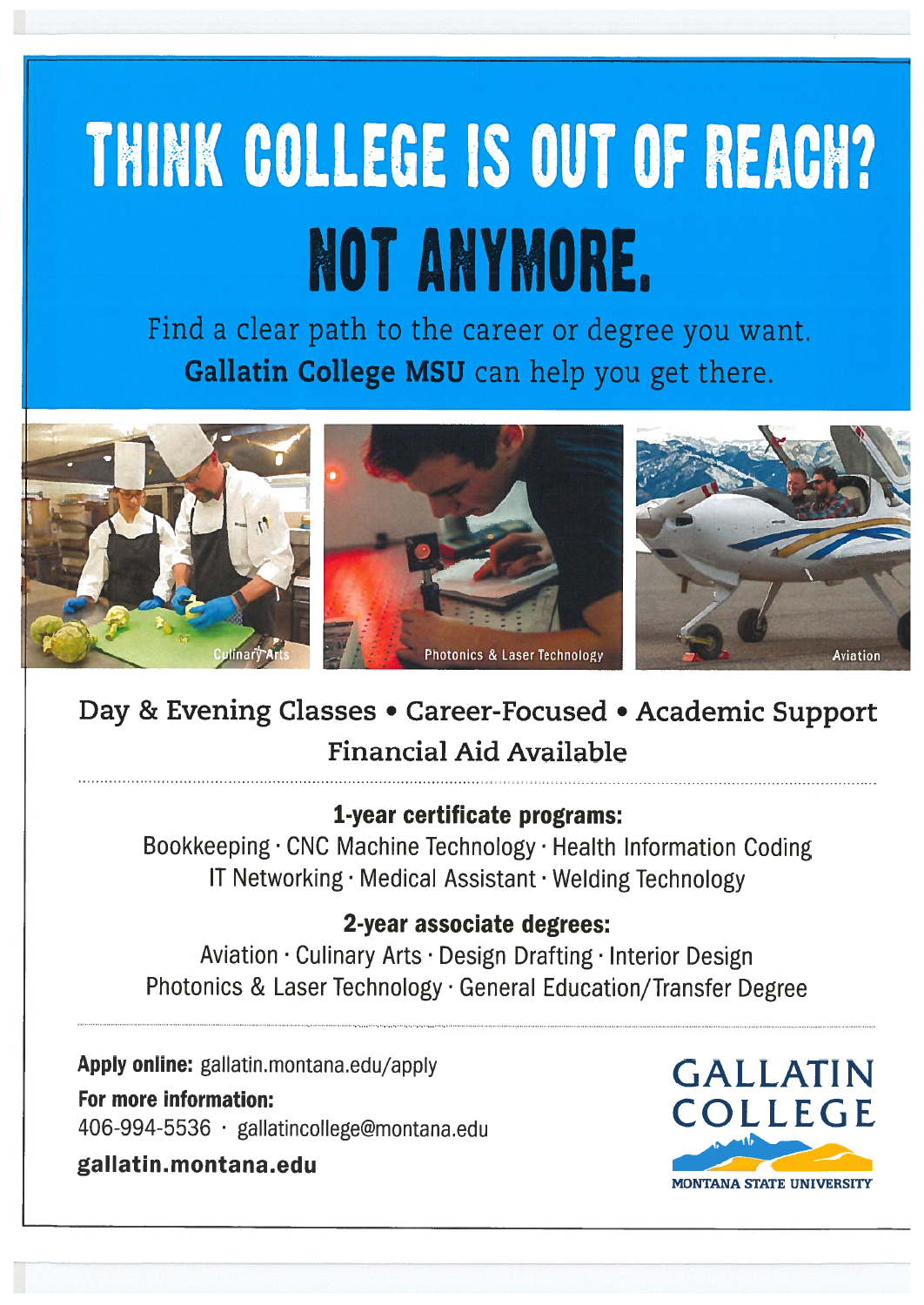## **GALLATIN COLLEGE**

MONTANA STATE UNIVERSITY

## GALLATIN COLLEGE MSU

## **PREVIEW OF OUR INSTITUTION**

## Get a jump on college.

Earn college credit while you're still in high school.

Save time and money in college by taking high school classes that count for college credit.

## **OVERVIEW**

## **CONTACT US FOR MORE INFORMATION ADDRESS**

**|** 101 Hamilton Hall - PO Box 170515, Bozeman, MT 59717-0515 United States **PHONE |** (406) 994-5536 **WEBSITE |** http://www.gallatin.montana.edu **ENROLLMENT |** 450 Students **TYPE OF INSTITUTION |** ▪ Public 2-Year

**APPLICATION FEE |** \$ **IN-STATE TUITION (***Per Credit***) |** \$ **IN-STATE TUITION COST (***Per Year***) |** \$3404 **OUT-OF-STATE TUITION (***Per Credit***) |** \$ **OUT-OF-STATE TUITION (***Per Year***) |** \$ **BOOKS & SUPPLIES COST (***Per Year***) |** \$ **ROOM & BOARD COST (***Per Year***) |** \$ **STUDENT : FACULTIY RATIO | PRIORITY APPLICATION DEADLINE | PRIORITY FINANCIAL AID DEADLINE |**